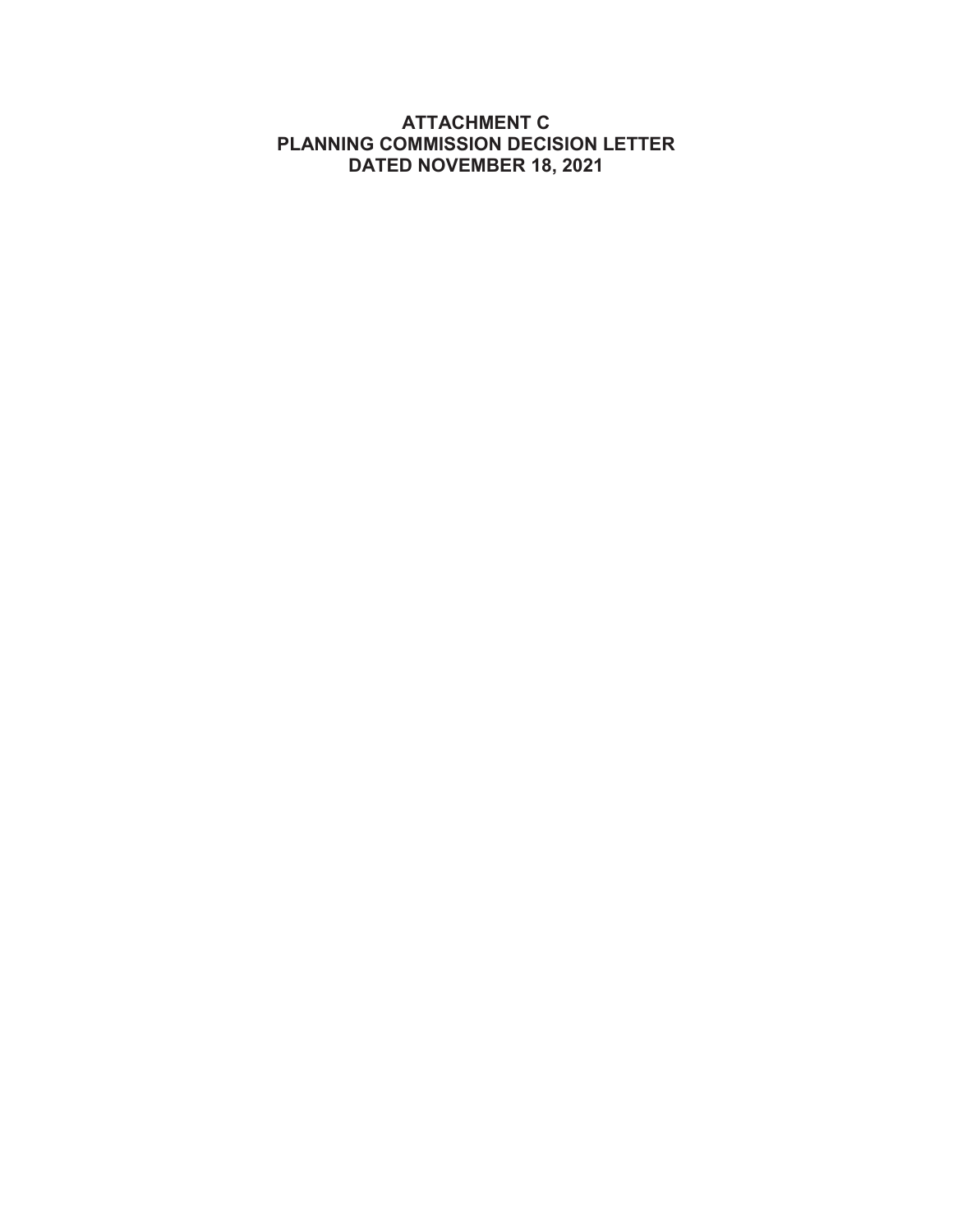

#### PLANNING & COMMUNITY DEVELOPMENT DEPARTMENT PLANNING DIVISION

November 18, 2021

Brad McCoy 100 W. California Blvd Pasadena, CA 91105

## **RE: Conditional Use Permit #6918 ZENT2021-00103 758 & 766 S. Fair Oaks Ave Council District #6**

Dear Mr. McCoy:

Your application for a **Conditional Use Permit** at **758 & 766 South Fair Oaks Avenue** was considered by the **Planning Commission** on **November 17, 2021**.

**Conditional Use Permit:** To allow the construction of a 100,285 square-foot, four-story medical and professional office building with a three level subterranean parking garage:

- 1) Conditional Use Permit: To allow a major project greater than 75,000 square feet in gross floor area within the South Fair Oaks Specific Plan; and
- 2) Minor Conditional Use Permit: To allow 45 parking spaces to be shared in the parking structure at 802 Fairmount Ave.

At the conclusion of the public hearing, after careful consideration of this application, and with full knowledge of the property and vicinity, a motion was made to **disapprove** the **Conditional Use Permit** that resulted in a 5-2 vote by the members present. As a result, action was taken to disapprove Conditional Use Permit #6918 based on the findings shown on Attachment A to this letter.

You are hereby notified that, pursuant to Pasadena Municipal Code Chapter 17.72, any person affected or aggrieved by the decision of the Planning Commission has the right to appeal this decision. In addition, a member of the City Council may stay the decision and request that it be called for review to the City Council. An appeal or a request for a call for review of this decision shall be within ten days, the last day to file an appeal or a request for a call for review is Monday, November 29, 2021. Appeal applications must cite a reason for objecting to a decision and should be filed with the City Clerk. Without any call for review or appeal, the effective date will be Tuesday, November 30, 2021. The regular Appeal fee is \$2,988.55. The Appeal fee for Non-profit Community-based Organizations is \$1,494.27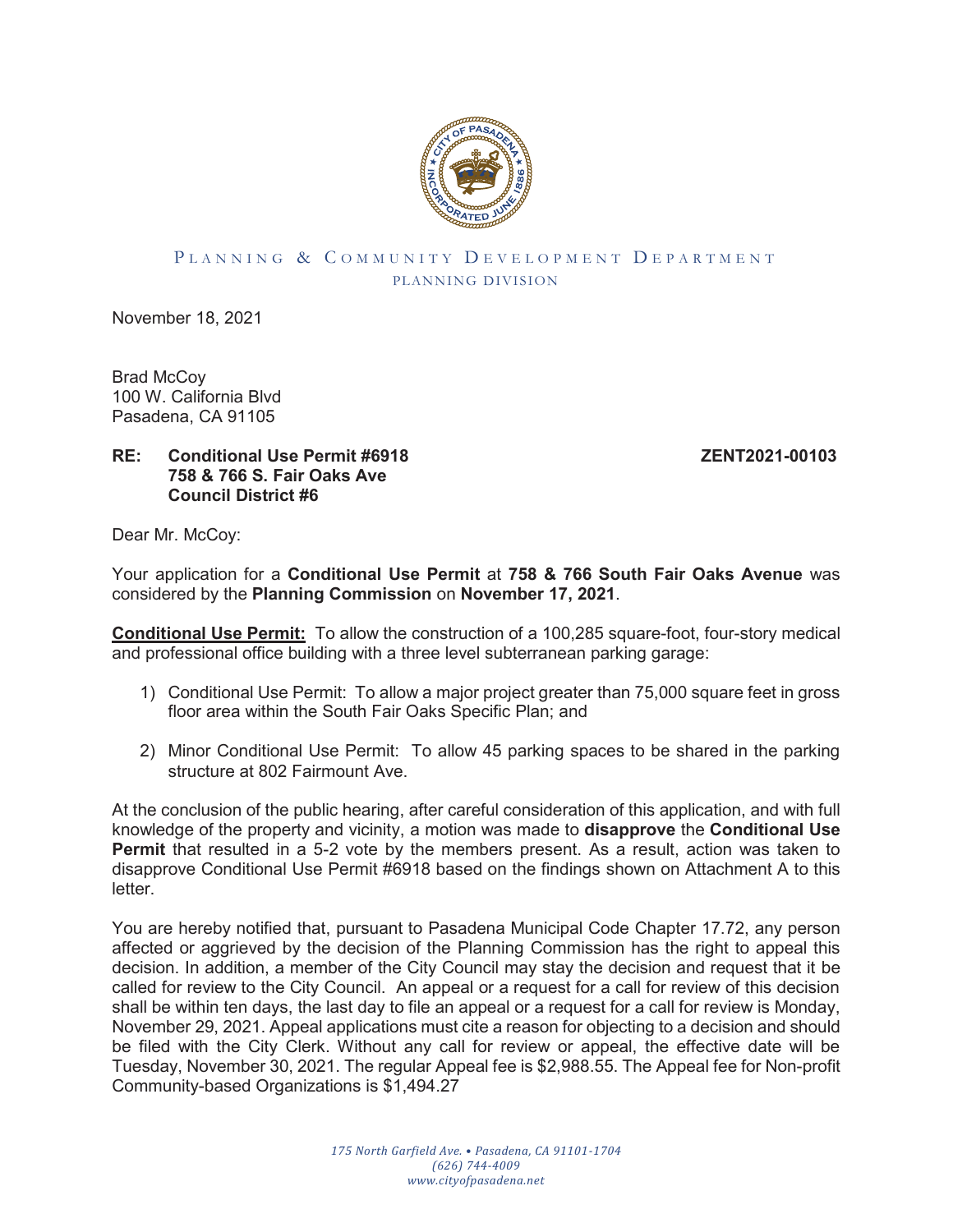For further information regarding this case please contact **Beilin Yu** at **byu@cityofpasadena.net.**

Sincerely,<br>Senwith Paige for

David M. Reyes Director, Planning & Community Development Department

Enclosures: Attachment A

xc: City Manager, City Clerk, City Council, City Council District Liaison, Building Division, Public Works, Design and Historic Preservation, Department of Transportation, Hearing Officer, Code Compliance, Case File, Decision Letter File, Planning Commission (9)